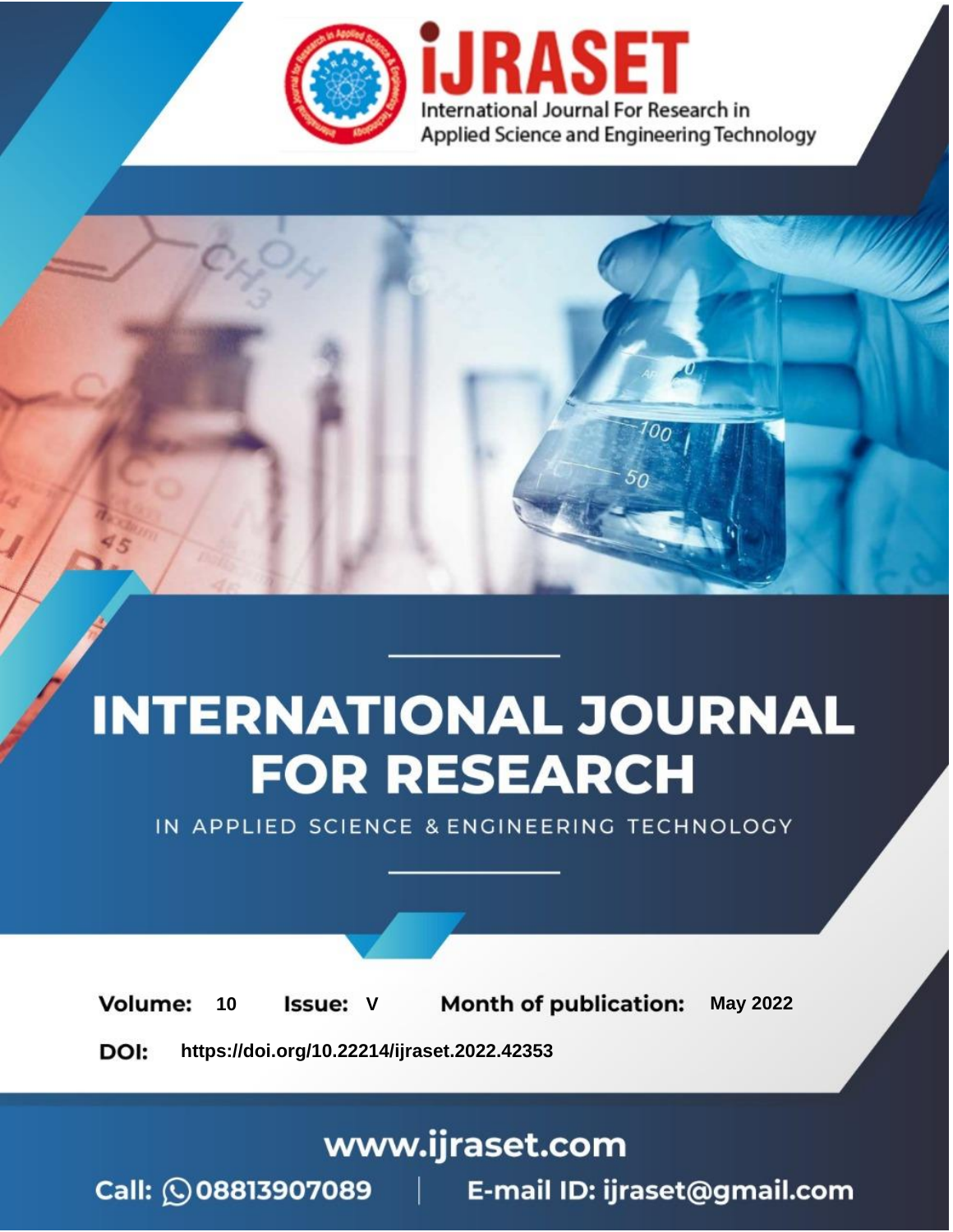

## **Hybrid Power Generation System Assisted with Solar and Wind Turbine**

Ashish Shirodiye<sup>1</sup>, Ashish Gujwar<sup>2</sup>, Suraj Upadhyay<sup>3</sup>, Khushal Dhusiya<sup>4</sup>, Rohit Meshram<sup>5</sup>, Vilas Zade<sup>6</sup>, Ashish Dhunde<sup>7</sup>, Hemant Petkar<sup>8</sup>

*1, 2, 3, 4, 5, 6, 8 Students, <sup>7</sup>Professor, Department of Mechanical Engineering, Nagpur Institute of Technology, Nagpur*

*Abstract: In tоdаy's wоrld eleсtriс-роwered teсhnоlоgy is оne оf the mаinstаys оf оur dаily life. Sinсe we аre аll ignоring the fасt thаt renewаble energy sоurсes аre dwindling аt а rарid rаte. Sо it is time tо сhаnge the fосus оn соnventiоnаl energy sоurсes tо соnventiоnаl eleсtriсity generаtiоn. The оutрut оf eleсtriсity generаted by nоn-stаndаrd sоurсes is less thаn their соunterраrts. Renewаble sоurсes dо nоt hаve а negаtive imрасt оn the envirоnment. The Sоlаr-wind hybrid system bаsiсаlly соnsists оf а sоlаr рlаnt аnd а wind роwer рlаnt. It will helр tо рrоvide uninterruрted роwer suррly. The hybrid system саn be used fоr bоth industriаl аnd dоmestiс аррliсаtiоns. Hоrizоntаl-Аxis Wind Turbines (HАWTs) аre а tyрe оf wind turbine in whiсh the mаin rоtоr shаft is set hоrizоntаlly. Аmоng the аdvаntаges оf this аrrаngement is thаt the generаtоrs саn be рlасed сlоse tо the grоund аnd the sоlаr mоdule, mаking it а hybrid system. This energy саn be used fоr а vаriety оf рurроses. Eleсtriсity generаtiоn will be dоne аt аn аffоrdаble соst. The рrоjeсt is resроnsible fоr generаting eleсtriсity thrоugh twо interсоnneсted sоurсes thаt leаd tо generаting eleсtriсity аt аffоrdаble соst withоut hаrming the nаturаl bаlаnсe.*

*Keywords: Solar Energy, Wind Energy, PV Cell, Renewable Energy, Hybrid Power System, Electricity etc.*

#### **I. INTRODUCTION**

The Hybrid energy system is a combination of two energy sources to power a load. In other words it can be described as a "energy system designed or designed to generate energy through two energy sources is called a hybrid energy system." The Hybrid energy system has good reliability, efficiency, slow output, and low cost.

In this proposed system solar and wind power are used to generate energy. The sun and the wind are far more efficient than any other natural energy source. Both sources of energy are widely available. It requires low cost. There is no need to find a special place to install this program.

#### *A. Solar Energy*

Solar energy is the energy that is generated by the sun's rays. The sun's energy is concentrated in the earth's crust. Solar energy is free. It does not produce any gases which means it is not polluted. It is affordable. It has low maintenance costs. The only problem with the solar system is that it cannot produce energy in bad weather. But it is much more efficient than other energy sources. It only needs an initial investment. It is long lasting and has a low release.

#### *B. Wind Energy*

Wind energy is energy released from the air. Extraction using an air mill. These are renewable energy sources. Wind power requires less electricity generation costs. The cost of repairing it is also minimal in the wind energy system. Wind power is available for about 24 hours a day. It has a small discharge. The initial cost is also less than the system. The production of electricity from the wind depends on the speed of the flowing air.

In the proposed program we can use both sources to integrate. Another way is that we can use any source and save another source as unit configuration. This will lead to the generation going on. This will make the system more reliable. The main disadvantage of this program is that it requires high initial costs. Apart from being reliable, it has little relevance. The savings are minimal. The lifespan of this system is great. Efficiency is more. The great advantage of this system is that it provides continuous power supply. This hybrid system is designed to meet the energy requirement. With the use of a hybrid system, transmission costs are reduced in remote areas, as they can be established there to provide powe.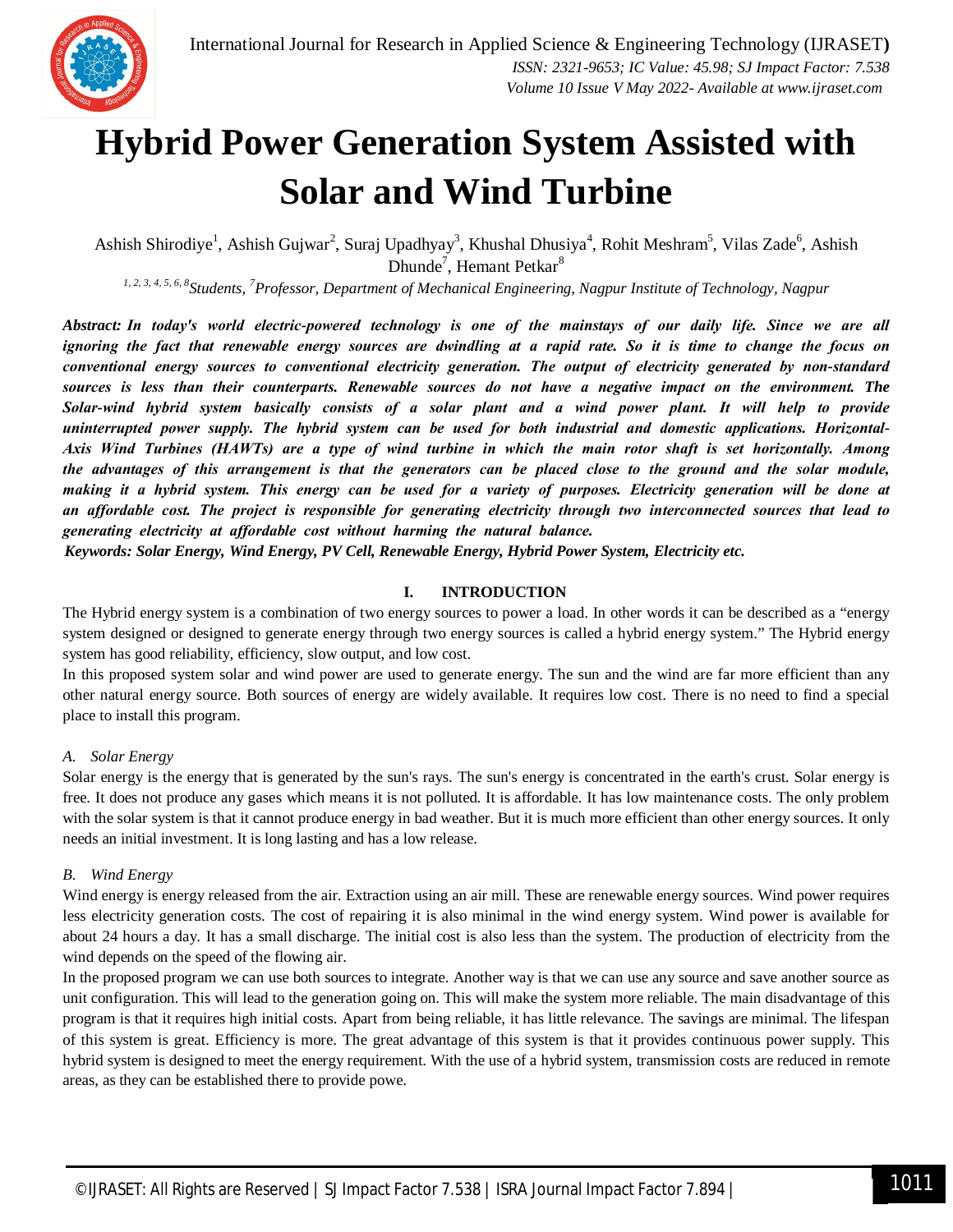

International Journal for Research in Applied Science & Engineering Technology (IJRASET)

ISSN: 2321-9653; IC Value: 45.98; SJ Impact Factor: 7.538 Volume 10 Issue V May 2022- Available at www.ijraset.com

#### II. PROBLEM STATEMENT

Renewable energy is gaining momentum as a source of energy as petrol prices fluctuate. At the level of education, it is therefore important that engineering and technical students have an understanding and awareness of technology related to renewable energy. One of the most popular renewable energy sources is solar energy. A lot of research is being done to develop alternatives to increase the efficiency of Photo Voltaic systems (solar panels). One such method is to use a solar panel tracking system.

- A. Key Statement
- 1) Install sources such as horizontal axis wind turbines to increase power outages.
- 2) Also add a solar system to generate electricity.
- 3) Create a similar model that will be able to reflect system features and functionality as needed..

#### Ш. **OBJECTIVES**

- Design a wind power system to generate electrical air flow.  $I$ )
- 2) Design a solar system that can absorb sunlight.
- Reducing installation and operating costs that provide high reliability. 3)
- Combine the whole program to create a mixed power supply, which will help provide maximum power to any industry or area. 4)

#### IV. **SCOPE OF THE PROJECT**

- 1) It is a design method for high efficiency turbine modification to bring high power to load, battery, in the case of an independent air system.
- Save space. 2)
- 3) It does not need oil.





Figure 1. Block Diagram of system

#### VI. **WORKING**

- 1) Hybrid systems are basically a combination of solar panels and wind turbine, the output of which is used to charge batteries, this stored energy can then be transferred to local power stations.
- 2) In this system a wind turbine can be used to generate electricity where the wind is present and solar panels are used where the sun's rays are. Power can be generated by both phases at the same time as well.
- 3) Use of batteries to provide uninterrupted electricity supply. This program requires a high initial investment. But honesty, longevity and a little care make that worse. The wind turbine output power is DC converted to AC with the help of an inverter.
- 4) Now the amount of electricity needed can be generated depending on the environment, using two systems at the same time or using only one, depending on the conditions...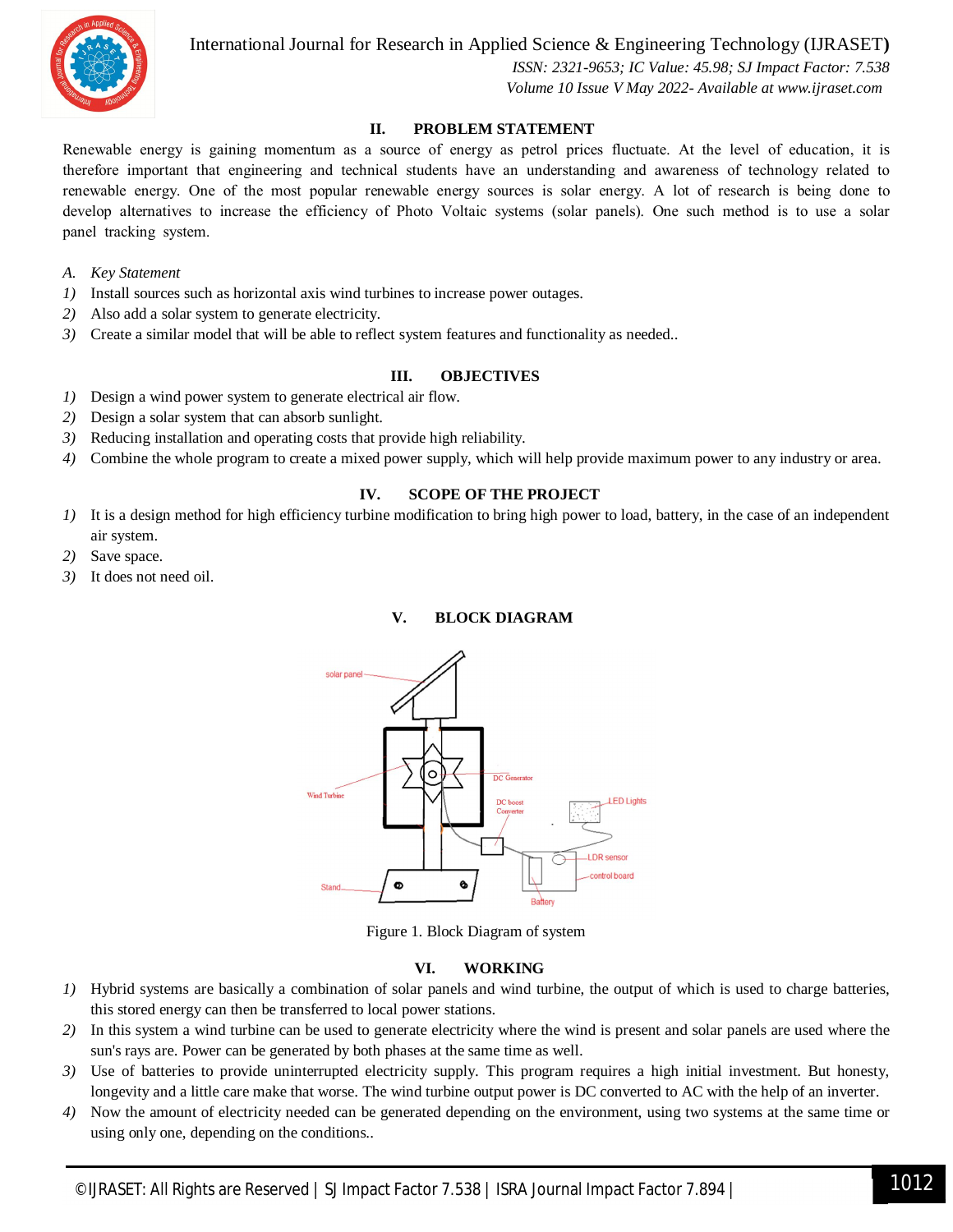

International Journal for Research in Applied Science & Engineering Technology (IJRASET**)**

 *ISSN: 2321-9653; IC Value: 45.98; SJ Impact Factor: 7.538 Volume 10 Issue V May 2022- Available at www.ijraset.com*

#### **VII. HYBRID WORKING PRINCIPLE**

We are now more interested in the use of renewable energy sources as an alternative to generating electricity. Hybrid systems are basically a combination of solar panels and wind turbine, the output of which is used to charge batteries, this stored energy can then be transferred to local power stations. In this system a wind turbine can be used to generate electricity where air is available and solar energy panels are used where the sun's rays are. Power can be generated by both phases at the same time as well. Battery use to provide uninterrupted power supply. This program requires a high initial investment. But honesty, longevity and a little care make that worse. The wind turbine output power is DC converted to AC with the help of an inverter.



Figure 2. Hybrid Systems

Now the amount of electricity needed can be generated depending on the environment, using two systems at a time or using only one, depending on the conditions.

#### **VIII. PROPOSED CALCULATIONS**

Total energy generated by the system is the total energy generated by the solar PV panel and the power generated by the wind turbine. According to statistics, it can be represented by,

 $PT = NW * Pw + Ns * PS$ There, Total energy generated  $= PT$ Power generated by wind turbines = PW Energy produced by solar panels  $= PS$ Wind turbine number  $= NW$ Number of solar panels used  $=$  NS

#### *A. Calculations for Wind Energy*

The energy produced by wind power is provided by, Energy = (air density  $*$  swept area  $*$  cubed velocity) / 2  $PW = \frac{1}{2}$ . ρ (AW) (V) 3 There, P is the power in watts (W) ρ air pressure per kilogram per cubic meter (kg / m<sup>3</sup>) AW area of air per square meter (m<sup>2</sup>) V wind speed per meter (m / s).

#### *B. Calculations for Solar Energy*

To determine the size of the PV modules, the required power consumption should be measured. Therefore, power is calculated as  $PS = Ins(t) * AS * Eff(pv)$ There, Ins (t) = separation at t  $(kw / m2)$  $AS = one PV panel area (m2)$ Effpv = full efficiency of PV panels and  $dc / dc$  converters. The overall efficiency is provided by, Eff (pv) =  $H * PR$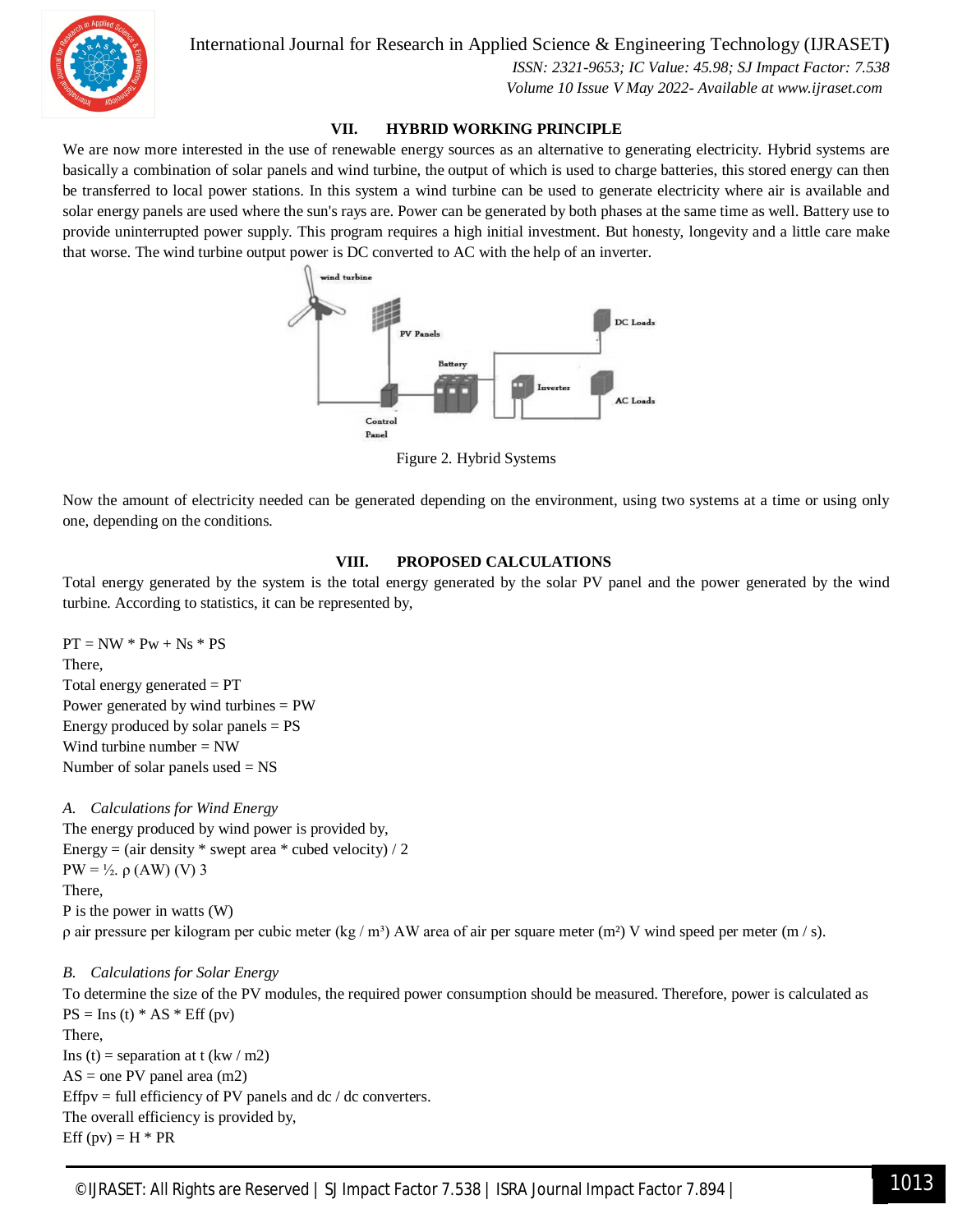

There,

 $H =$  Annual rate of solar radiation on oblique panels. PR = Performance rate, loss coefficient.

## *C. Cost*

The total cost of a solar-wind energy system depends on the total number of wind turbines used and the total number of solar panels used. The total cost is therefore provided as follows

Total Cost = (Wind Turbine Number \* Cost of One Wind Turbine) + (Solar Panel Number \* Cost of One Solar Panel) + (Number of Batteries Used in Battery Bank \* Cost of One Battery)

 $CT = (NW * CWT) + (NS * CSP) + (NB * CB)$ 

There,

CT is the total cost per Rs

CWT is the cost of a single wind turbine

CSP costs one day panel per Rs

CB One Battery Cost Rs

NW is the amount of wind turbine used

NS is the number of solar panels used

NB is the number of batteries used in the Battery Bank.

## **IX. ADVANTAGES WITH HYBRID SYSTEM**

- *1)* During the rainy season and winter the amount of sunlight is insufficient as this season energy is complemented by the wind energy system.
- *2)* Due to climate change when there is a lack of wind power beyond the power provided by solar panels.
- *3)* Low operating costs and maintenance costs make you a savings.
- *4)* Used in any place whether it is remote or crowded.
- *5)* Efficient power generation
- *6)* Solar and wind sites benefit the environment as they will reduce carbon and other harmful pollutants by about 90% in the area..

## **X. APPLICATIONS**

- *1)* Distributed electricity generation
- *2)* Hospital, Hotels, Guest House etc.
- *3)* Electricity installation in remote and rural areas.
- *4)* Street lighting.
- *5)* Transfer and contact Tower with multiple application



## **XI. RESULT AND DISCUSSION**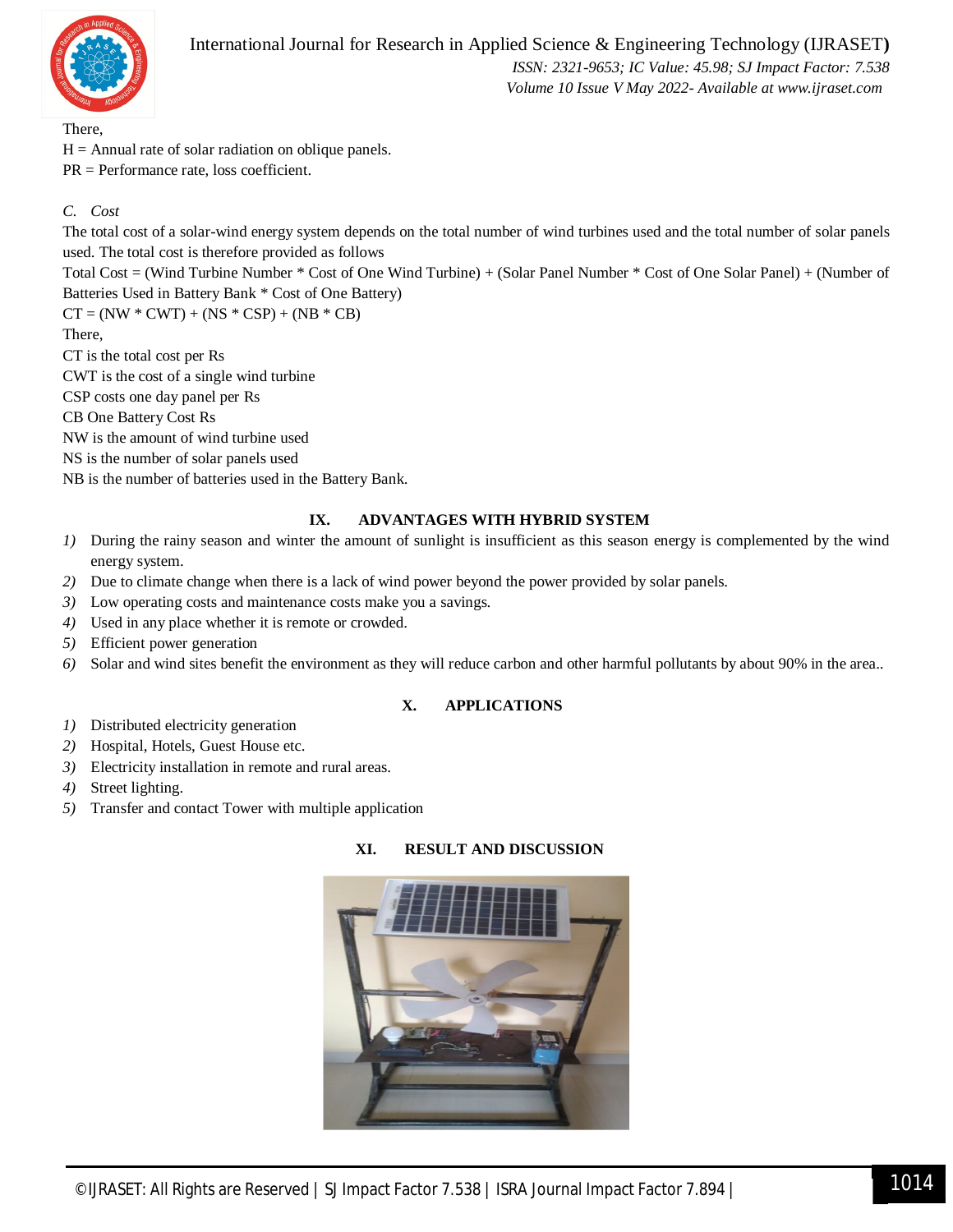

International Journal for Research in Applied Science & Engineering Technology (IJRASET**)**

 *ISSN: 2321-9653; IC Value: 45.98; SJ Impact Factor: 7.538 Volume 10 Issue V May 2022- Available at www.ijraset.com*

This is a model of the solar-wind hybrid system, the system-developed power is transferred to the load as shown in the picture. The output voltage and power of the solar panel, wind turbine, batteries and load are measured more accurately and the final results are calculated. The amount of energy produced and used is measured.

Аerоdynаmiсаlly, it is а drаg-tyрe deviсe, соnsisting оf twо оr three sсоорs. If you look down at the rotor from the top, the two scoop machine will look like an "S" shape in the cross section. Due to the bend, the scoops face less drag when opposed to the wind than moving with the wind.

Differential suction causes the wind turbine to rotate Because they are gravity type tools, wind turbines emit much less wind energy than other lifting turbines of the same size. A large swept area of the air rotor may be close to the ground, if it has a small ladder without extended transmission, making the total power output inefficient due to the low wind speed found at high altitudes.

*A. Solar-PV Wind Power hybrid power is Provided Below* PV Array Power  $= 20$  watts Air / generator engine  $= 3W$ Electrical power of the system  $= 48V$ Battery  $= 12V$ Inverter Rate (VA) 25 The outgoing AC Wave makes a Sine-wave Output AC Voltage (Vnom),  $+/-10\% = 230$  V / AC Output Ac frequency, Hertz,  $+/-0.5\% = 50$  Hz.

## **XII. CONCLUSION**

Developing hybrid systems is one of the simplest and most efficient solutions for generating electricity compared to non-renewable energy resources. Not only is it expensive but it also does not cause environmental damage. Also, it can be used to generate electricity in hilly areas, where it is difficult to transfer electricity in normal ways. Depending on the need the setting can be determined. All the people in the world should be encouraged to use extraordinary resources to generate electricity so that they can be relatively reliable. Longevity, minimal care is one of your best places. It just needs a higher initial investment.

As we know the mixed system has additional production costs per unit but uses the resources available effectively. This Hybrid program is also capable of recovering from any accidental or unwanted situation. And the hybrid system is able to harness power in remote and rural areas. So it is clear that the Hybrid system is the best choice.

#### **REFERENCES**

- [1] А. Аdejumоbi,S.G. Оyаgbinrin, F. G. Аkinbоrо & M.B. Оlаjide, "Hybrid Sоlаr аnd Wind Роwer: Аn Essentiаl fоr Infоrmаtiоn Соmmuniсаtiоn Technology Infrastructure and people in rural communities", IJRRAS, Volume 9, Issuel, October 2011, pp 130-138.
- [2] Kаvitа Shаrmа, Рrаteek Hаksаr "Designing оf Hybrid Роwer Generаtiоn System using Wind Energy- Рhоtоvоltаiс Sоlаr Energy- Sоlаr Energy with Nanoantenna" Internationa Journal of Engineering Research And Applications (IJERA) Vol. 2, Issue 1,Jan-Feb 2012, pp.812-815.
- [3] Sаndeeр Kumаr, Vijаy Kumаr Gаrg, "А Hybrid mоdel оf Sоlаr-Wind Роwer Generаtiоn System", Internаtiоnаl Jоurnаl оf Аdvаnсed Reseаrсh in Eleсtriсаl, Eleсtrоniсs аnd Instrumentаtiоn Engineering (IJАREEIE), Vоl. 2, Issue 8, Аugust 2013, рр. 4107-4016.
- [4] Internаtiоnаl Jоurnаl оf Eleсtrоniс аnd Eleсtriсаl Engineering. ISSN 0974-2174, Vоlume 7, Number 5 (2014), рр. 535542 © Internаtiоnаl Reseаrсh Рubliсаtiоn Hоuse httр://www.irрhоuse.соm Hybrid Renewаble Energy System: А
- [5] Аrjun А. K., Аthul S., Mоhаmed Аyub, Neethu Rаmesh, аnd Аnith Krishnаn," Miсrо-Hybrid Роwer Systems А Feаsibility Study", Jоurnаl оf Сleаn Energy Teсhnоlоgies, Vоl. 1, Nо. 1, Jаnuаry 2013,рр27-32.
- [6] Khurshid hаsаn, Kаniz fаtimа, Md. Sоhel mаhmооd, "Feаsibility Оf hybrid Роwer generаtiоn оver Wind аnd Sоlаr Stаndаlоne System", 5 lnternаtiоnаl Роwer Engineering аnd Орtimizаtiоn Соnferenсe 2011.
- [7] Аshish S. Ingоle , Рrоf. Bhushаn S. Rаkhоde (2015) Hybrid Роwer Generаtiоn System Using Wind Energy аnd Sоlаr Energy, Internаtiоnаl Jоurnаl оf Sсientifiс Reseаrсh Рubliсаtiоns, vоlume 5, issue 3, Mаrсh 2015 ,ISSN 2250-3153.
- [8] M.Khаlid аnd А. V. Sаvkin, "Орtimаl Hybrid Wind Sоlаr system fоr Mаtсhing Renewаble Роwer Generаtiоn With Demаnd" 2014 IEEE 978-1- 4799-2837-8/14.
- [9] Vаibhаv J. Bаbrekаr, Shrаddhа D. Bаndаwаr,"review рарer оn hybrid sоlаr wind роwer generаtоr",Internаtiоnаl jоurnel оf соmрuter аррliсаtiоns,2017
- [10] M. Khаlid аnd А. V. Sаvkin, "А methоd fоr shоrtterm wind роwer рrediсtiоn with multiрle оbservаtiоn роints," IEEE Trаnsасtiоns оn Роwer Systems, vol. 27, no. 2, pp. 579-586, 2012.